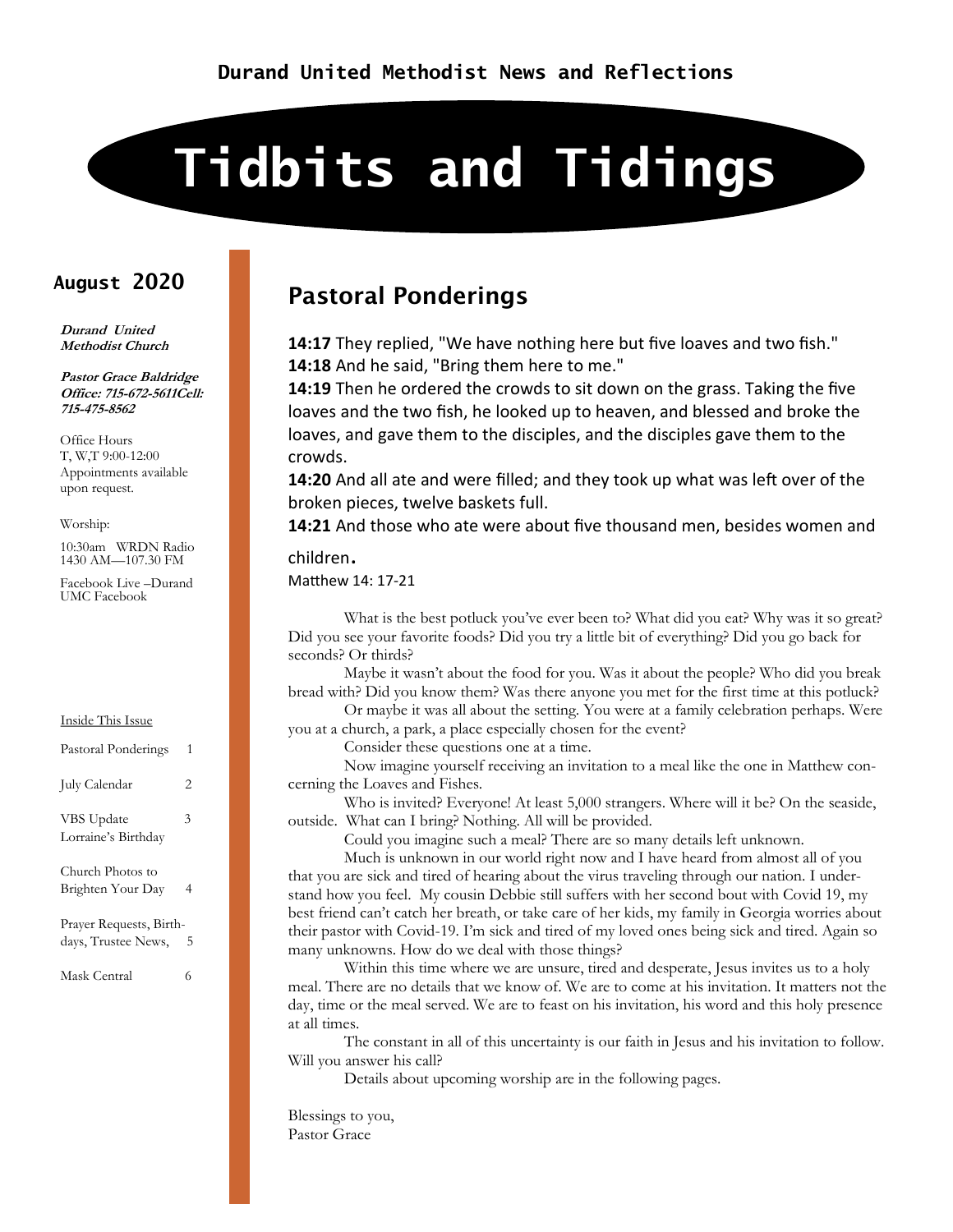# *August 2020*

| $\blacksquare$                                                                                        | <b>Mon</b>     | <b>Tue</b>     | <b>Wed</b>                                                     | <b>Thu</b> | Fri            | <b>Sat</b>       |
|-------------------------------------------------------------------------------------------------------|----------------|----------------|----------------------------------------------------------------|------------|----------------|------------------|
|                                                                                                       |                |                |                                                                |            |                | $\boldsymbol{l}$ |
| $2$ 8:30-<br>Outside at Ono<br>10:30am<br>$W\!R\!D\!N\!-\!$<br>Durand UMC<br>Facebook Live            | $\overline{3}$ | $\overline{4}$ | $\overline{5}$<br>Susannah<br>Wesley 7:00pm<br>At Church       | 6          | $\overline{7}$ | 8                |
| $g_{\scriptscriptstyle 8:30-}$<br>Outside at Ono<br>10:30am<br>$WRDN-$<br>Durand UMC<br>Facebook Live | 10             | 11             | 12<br>Durand<br><b>Trustees</b> and<br><b>Ad Board</b><br>6:30 | 13         | 14             | 15               |
| $16$ 8:30—<br>Outside at Ono<br>$10:30am$<br>$WRDN-$<br>Durand UMC<br>Facebook Live                   | 17             | 18             | 19                                                             | 20         | 21             | 22               |
| $23$ 8:30-<br>Outside at Ono<br>10:30am<br>$WRDN-$<br>Durand UMC<br>Facebook Live                     | 24             | 25             | 26                                                             | $27\,$     | 28             | 29               |
| $30$ 8:30-<br>Outside at Ono<br>$10:30am$<br>WRDN-<br>Durand UMC<br>$\emph{Facebook Live}$            | 31             |                |                                                                |            |                |                  |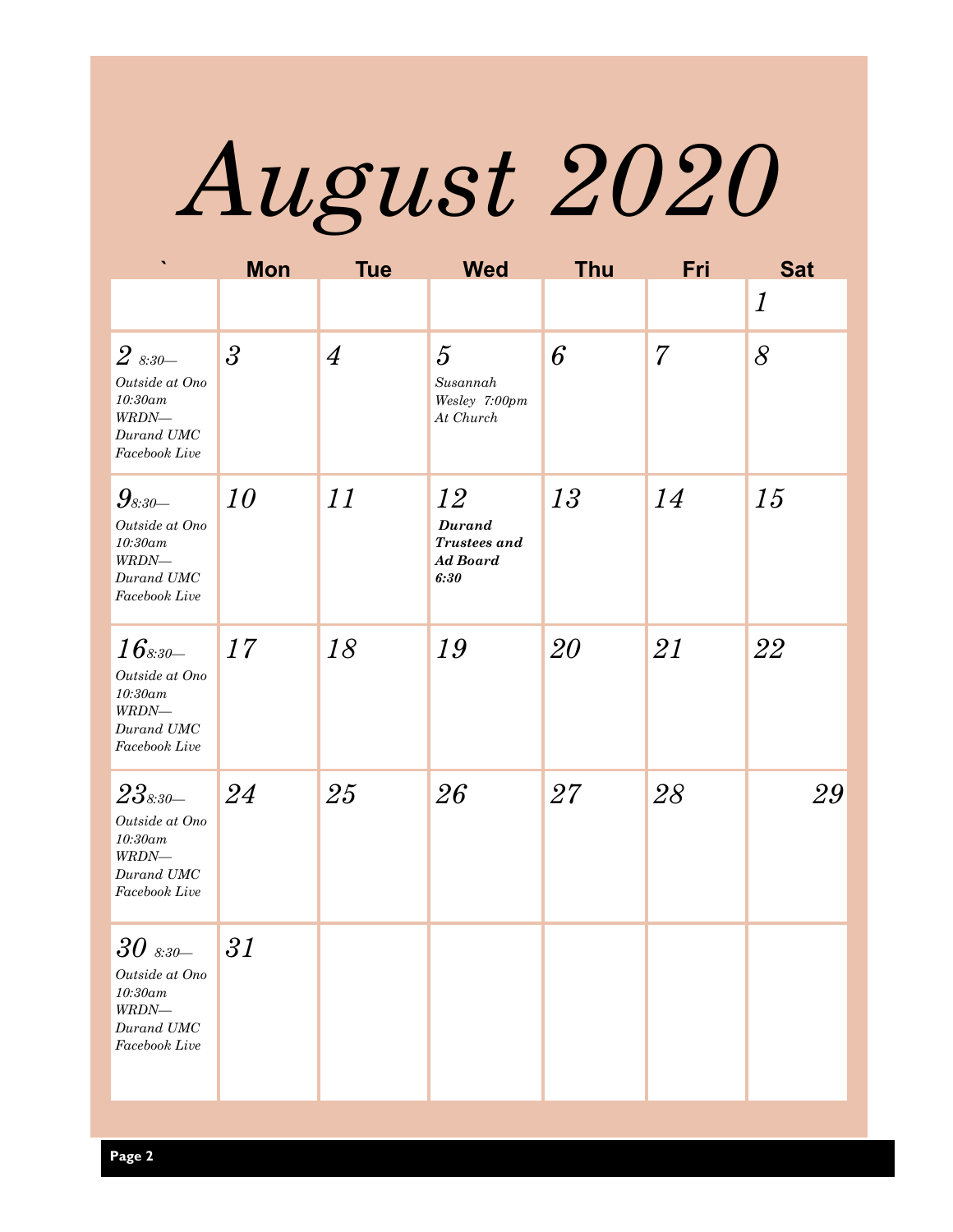### **Plans Underway to Return to Church Services!**

Hello Everyone!

We are so excited! It is time to get back to church. We have decided that if we all follow some agreed upon guidelines, we will begin our church services safely. Praise The Lord for his Grace and Goodness! Here is what we have agreed upon.

We will begin having services at ONO August  $2<sup>nd</sup>$  ( $\overline{a}$ ) 8:30 am. The service will be shortened to about 30-35 minutes for now so Pastor Grace can get back to do the on-line service as well..

Our service will be held outside in the parking lot so we are asking everyone to park in the lot across the street. in the event of inclement weather we will worship inside. You will see the pews and spaces that are available for seating. Again, please sit with family, wear a mask and use proper social distancing. It may be chilly at 8:30 am so be sure to come prepared with a jacket.

We are asking everyone to bring their own chair and sit with family members observing proper social distancing.

We are also asking everyone to bring a mask. Wearing it outside is optional if we are able to observe proper social distancing. If we worship inside masks will be required.

Bulletins will be on a table to pick up but we ask that you put on the provided hand-sanitizer before taking the bulletin to further protect those who come after you.

Offering plates marked ONO, DURAND or MAIDEN ROCK, will be on a table for your convenience allowing you to place your donation there before or after the service, again as a safer practice.

- We will not be singing during the service for now as singing projects the air and water droplets from our mouths more forcefully, thus enhancing potential spread of COVID-19.
- We ask you to resist hugs and close interactions for the safety and comfort of everyone. We understand hugs are natural for some, but for others this pandemic has increased anxiety and thus no close fellowship or eating will be a part of our service for now.

Restrooms will be closed and thus we ask you to try to remember to use your bathroom before coming.

I hope this finds everyone well, eager and ready to return to church. If you are still too anxious to attend, we will be continuing the10:30am Facebook-live worship at **facebook.com/umcdurandwi** (no need for a Facebook account). The service is also carried on the **WRDN radio 1430AM or** 107.3FM at 10:30 am.

To insure the utmost safety, we are asking you to email, text or call Kris Ingli prior to coming to church. This will be done so in the unfortunate event, that someone who attends church comes down with COVID-19, we will be able to do contact tracing.

Kris's information: [krisingli@yahoo.com](mailto:krisingli@yahoo.com) or 715-495-3613

We hope to see all of you at church soon. More information will be forthcoming regarding worship services inside and if any service times or locations change.

God Bless you all today and always

Sincerely ONO, Durand and Maiden Rock United Methodist Churches.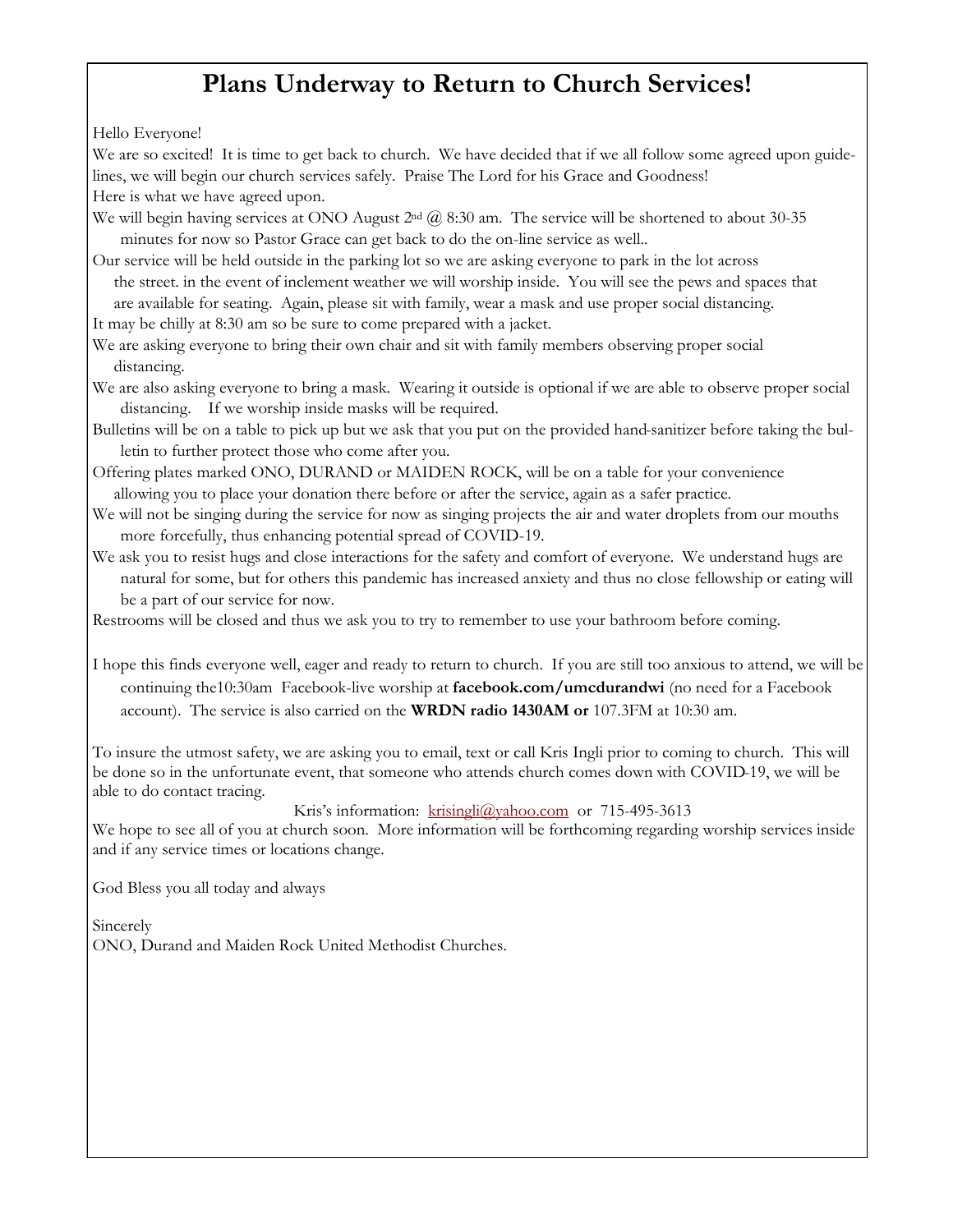#### **HI ALL FROM ONO SUNDAY SCHOOL!**

I hope all is going well with you and your families during these trying times in our lives. Everyone is starting to talk about school and what that is going to look like this upcoming fall, but what about Sunday School? I know we are all stressed out and adding another thing to think about is not what we want to do. I understand. Working from home, parenting and educating my kids has taken a toll on me and my energy is not nearly how it used to be. The more I think about it, though, the more I think it could be a positive thing to start thinking about. We have no guidelines that we need to meet nor politicians to appease. We can design Sunday School how WE want it to look like for this upcoming season, year, or as we see fit.

I have made this survey for you to go through to help us plan for next year.

When filling out this survey think about your family and your children(s) needs. Think about how Covid 19 has affected them and how you anticipate this upcoming year to be for them. What can the church do to help or fill certain needs they have? Do you think we should continue to focus on Bible stories, or should we change our focus on to being a social outlet and providing that church social network for your child or for the family? What amount of time is appropriate to accomplish what we want, and can you commit to? The last think we want to do is make us even more overwhelmed. Should we focus more on bigger planned activities not as often or continue with weekly short mini activities. How should we accomplish this? Should we do this virtually or should we focus on sending out projects and then completing them on your own with your family? Many things to think about and likely so much more... Please use the comment section to provide any feedback or suggestions or ideas you may have.

Please complete this survey by August 15<sup>th</sup> and drop it off at the church in the orange bin in the first pew. Thank you so much, we appreciate your help.

1. At this time, do you feel comfortable attending in person Sunday School? Circle: Yes/No

2. If there was no in person Sunday School, identify the following options in order of your preference. 1 being your preferred option, 4 being your least preferred.

A. \_\_\_\_\_\_\_ Virtual Sunday School focusing on Bible stories.

Prefer weekly/monthly/Bi Monthly – Circle preferred

B.\_\_\_\_\_\_ Virtual Activities sent out and done on my own time with children.

Prefer weekly/monthly/Bi Monthly – Circle preferred

C.\_\_\_\_\_\_ Virtual activities with class. Still with some educational learning but more of a focus on social outlet for kids to connect with their church peers.

Prefer weekly/monthly/Bi Monthly – Circle preferred

D.\_\_\_\_\_\_ Bible Story/PJ Time

Prefer weekly/monthly/BiMonthly – Circle preferred

\*\*\*\* Other Ideas you may have:

3. Other things the church could do to help?

4. Do you have ability to do the following:

#### **Zoom yes/no Microsoft Teams yes/no Facebook yes/no Email yes/no**

5. Do you have any ideas for activities, lessons, resources if we go virtually this upcoming fall?

6. Would you be interested in leading an activity or lesson virtually? Yes/No

7. Church members have volunteered to read Bible stories to children, do you think this would be beneficial for your child? Yes/No

A. Would you prefer this be done independently as a family unit or in a group setting? Family unit/Group/Ind.

8. Would your child benefit from reading to a church member, if there is no in person school? Yes/No

| Name: |  |
|-------|--|
|       |  |
|       |  |
|       |  |
|       |  |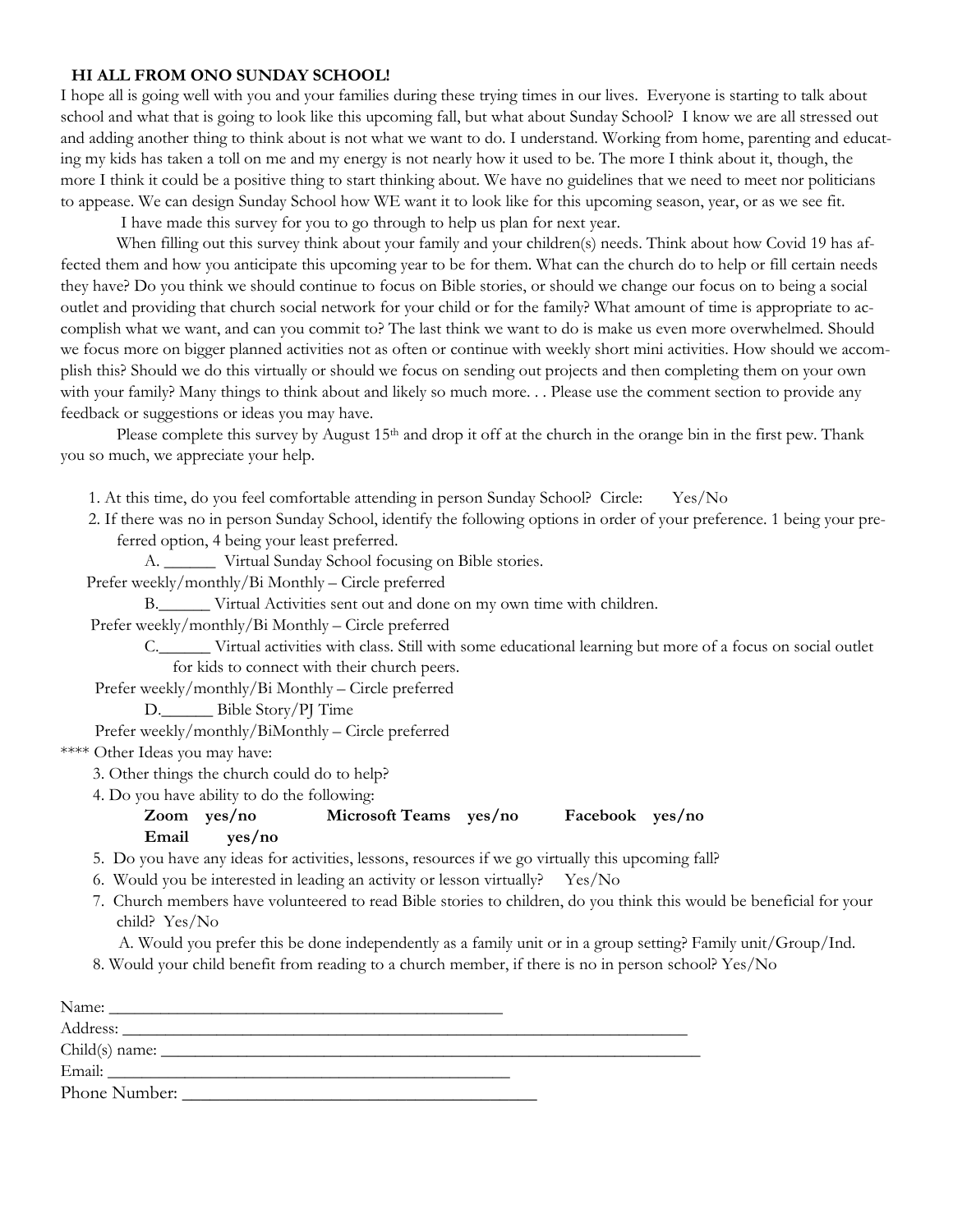**PRAYER REQUESTS: Sandy Pickerign, Linda Tollefson, Sobottka Family, Terry Pelzel, Lanita Richardson, Alice Girard, Lorainne Olson, LuAnn Hayden, Sylvester & Phyllis Phillips, Grace Buckwheat, Kriss Poeschel, Mike Bonn, Clayton Bradley, Bev Radke, Rachael Holmes, The Family of Joyce Carlson, Morgan Isham, Carter Callow, Melva Harmer, Joe Trayner, Jenna Melstrom, Dorothy Clare, Wayne Bignell, The Family of Scott Freisen, The Family of Cindy Owen Bauer, Brea Lynn Bignell, Bret, Family of Bill Girard, Family of Kenny, Family of Richard Stewart, Rick Thomas, Leigh Ann Koller, Essential Workers, Prayers for Peace, Prayers for Zahida's family especially Isaiah, Grandpa Clare, The Family of Chuck Polzer**

00000000000 lo lo **10000000** 

| <b>AUGUST</b>    |
|------------------|
| <b>BIRTHDAYS</b> |



**AUGUST WEDDING ANNIVERSARIES**



- 
- 
- 
- **9 Larry Reckin 25 Kris Polzer**
- **9 Kriss Poeschel 31 Scott Stewart**
- **12 Kendra Johnson 30 Marti Loquai**
- **12 LouAnn Stewart**
	-
	-
	-
	-
	-
- **12 Kendra Johnson 30 Marti Loquai**
- **12 LouAnn Stewart**
- **4 Jennifer Hoyt 14 Kellie Anderson**
- **4 Terrence Stewart 17 McKenzie Anderson**
- **6 Carter Lipke 20 Daniel Melstrom**
	-
	-
	-
- **4 Jennifer Hoyt 14 Kellie Anderson**
- **4 Terrence Stewart 17 McKenzie Anderson**
- **6 Carter Lipke 20 Daniel Melstrom**
- **9 Larry Reckin 25 Kris Polzer**
- **9 Kriss Poeschel 31 Scott Stewart**
	-

**Note to Ono-Plum City and Maiden Rock Congregations:** The above birthday lists are only those of members of the Durand congregation. We'd like to include all congregations in these celebrations of life, anniversaries as well as birthdays. Please call the Durand office at 715-672-5611 or email at durandumc@nelson-tel.net with any dates you wish to include. Thank you.